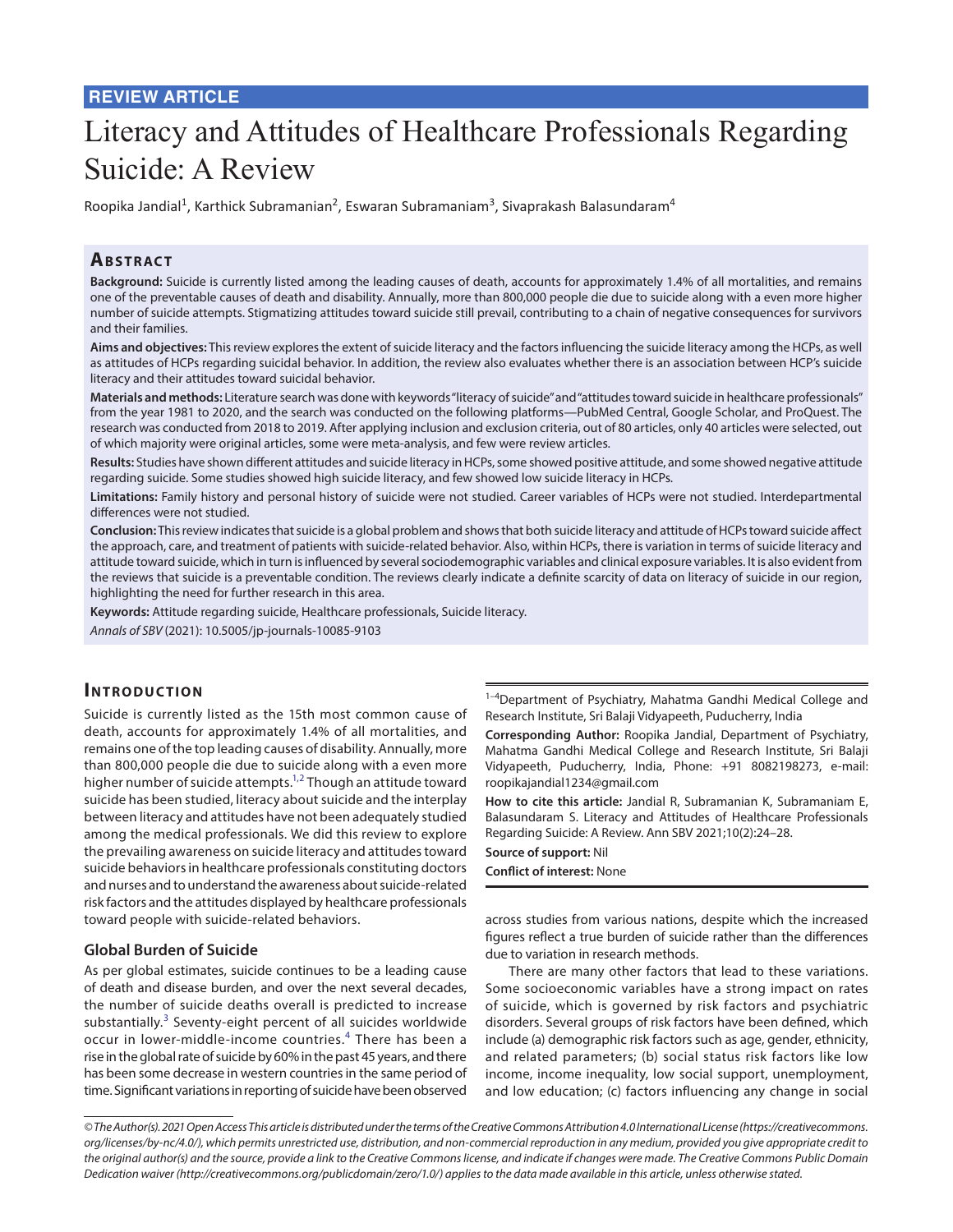environment like urbanization and change in income; (d) factors influencing neighboring environment like inadequate housing, overcrowding, and violence; (e) environmental factors such as climate change, natural disaster, warfare, conflict, and immigration; (f) particular groups needed to be considered specially because they are at more higher risk for suicide, which includes the police, firefighters, and other first-line responders, individuals in the military, imprisoned persons or those in high-security hospitals, refugees and asylum seekers and individuals belonging to minorities. Psychiatric illnesses such as mood disorders, impulse-control disorders, personality disorders, alcohol/substance use disorders, and psychotic disorders are more likely to suggest the maximum risks for suicide and deliberate self-harm behavior, and the occurrence of multiple disorders is linked with particularly high risk.<sup>[4](#page-3-3)</sup>

#### **Regional Burden of Suicide**

The heaviest burden of suicide in the world has been found in low-income countries in Asia and the Pacific.<sup>[5](#page-3-4)</sup> Poverty, rapid industrialization, poor education, and limited health services are the challenges faced by many low-income countries in this part of the world. There is limited availability of resources required for suicide research and prevention (e.g., doctors, nurses, and psychiatrists) as these countries have a high burden of deaths due to both infectious and noncommunicable diseases. Suicide prevention strategies in Asia and the Pacific should encourage basic research and intervention practices (e.g., treatment for "at-risk" patient populations; establishing national suicide prevention plans, suicide helplines). <sup>[5](#page-3-4)</sup> The "Mental Health Gap Action Programme" was launched in 2008 to address the deficits in mental health actions. As a result, suicide prevention interventions can be conducted by people without a psychiatric background, in areas with only basic resources.

# **MATERIALS AND METHODS**

Literature search was done with keywords "literacy of suicide" and "attitudes toward suicide in healthcare professionals" from the year 1981 to 2020, and the search was conducted on the following platforms—PubMed Central, Google Scholar, and ProQuest. The research was conducted from 2018 to 2019. Out of 60 articles, only 37 were selected after applying inclusion and exclusion criteria.

## **Inclusion Criteria**

- Studies including suicide literacy of healthcare professionals.
- Studies including attitude of healthcare professionals regarding suicide.
- Studies including both suicide literacy and attitude of healthcare professionals regarding suicide.

#### **Exclusion Criteria**

- Studies done in nonhospital settings
- Studies including population other than healthcare professionals.

After applying inclusion and exclusion criteria, out of 80 articles, only 40 articles were selected, out of which majority were original articles, some were meta-analysis, and few were review articles.

# **RESULTS**

### **Awareness and Attitudes among Healthcare Professionals (HCPs) with Regard to Suicide**

Attitudes of HCPs that include both doctors and paramedical staff play a very crucial role in suicide care and suicide prevention. HCPs are the first-line contact in hospital for suicide care. HCPs can also act as "gatekeepers" in preventive actions toward suicidal behavior. For effective "gatekeeper" interventions, the awareness and attitudes toward people with suicidal behavior remain crucial.<sup>[6](#page-3-5)</sup>

Research reveals that people with suicidal behaviors have negative experiences secondary to the attitudes of the healthcare professionals who cared for them.<sup>[7](#page-3-6)</sup> Lack of awareness, lack of personal confidence, and perception of the client's control of self-harm behavior are the oft-quoted reasons for the negative attitudes among healthcare staff.

Occasionally, all HCPs have been reported to hold positive attitude toward suicide.<sup>[8](#page-3-7)</sup> However, there is wide variation in attitudes among HCPs toward suicide in different countries. The variation could be explained by the different cultures prevalent across various regions of the globe. Some cultures forbid suicide and suicide-related behaviors, whereas some are more permissive toward suicide. Two studies supported the cross-national differences in the attitudes of HCPs in different countries. One study from Turkey and UK compared the differences in the attitudes of student nurses across the two nations.<sup>[9](#page-3-8)</sup> Nursing students from the UK had a relatively lesser judgmental attitudes and a better understanding of suicidal behavior than the Turkish students. Another study was conducted in Austria and India, which found out that there was difference in attitudes among medical students toward suicide in both countries. Indian medical students had a more restrictive attitude toward suicide and considered suicide as medical illness. In contrast, Austrian medical students had more permissive attitudes toward suicide and considered suicide as theoretical or rational model with more emphasis on cognitive factors.<sup>[10](#page-3-9)</sup> Attitude of HCPs differed not only because of cultural differences but also because of age, gender, duration of clinical exposure, and the educational level of a HCP.

Generally, HCPs across various regions working in a general hospital setting tend to show negative attitudes toward patients with suicide history.<sup>11</sup> A study conducted in 2013 in the USA including 631 emergency department providers (nurses, staff physicians, and resident physicians) found out that half of the participants endorsed that suicide is preventable and there is no significant difference between nurses and physicians.<sup>12</sup> A quantitative study was conducted in Ghana including 17 nurses and psychologists using interpretative phenomenological analysis (IPA) and found that attitudes of these health workers toward suicide and suicide prevention are varied. Psychologists approached the suicide problem from the healthcare aspect.<sup>13</sup>

Another study by Anderson et al. explored the attitudes toward suicide among nurses and doctors.<sup>14</sup> The suicide opinion questionnaire (SOQ) was administered among 59 nurses and doctors. Qualitative analyses revealed there were mixed responses and notions regarding suicidal behavior among nurses and doctors. However, majority of nurses and doctors concurred that suicide is a "long process" and is essentially a "cry for help." In another similar study, when HCPs involving doctors and nurses from varied specialties were assessed for attitudes toward suicide, there were no significant differences observed between doctors and nurses. Both the doctors and nurses indicated that suicide is "a mental illness," "a cry for help," "an individual's right to die," "an impulsive act," and "a normal phenomenon." Also, there was no major influence of age, clinical specialty, and length of professional experience on the attitudes of HCPs.<sup>15</sup>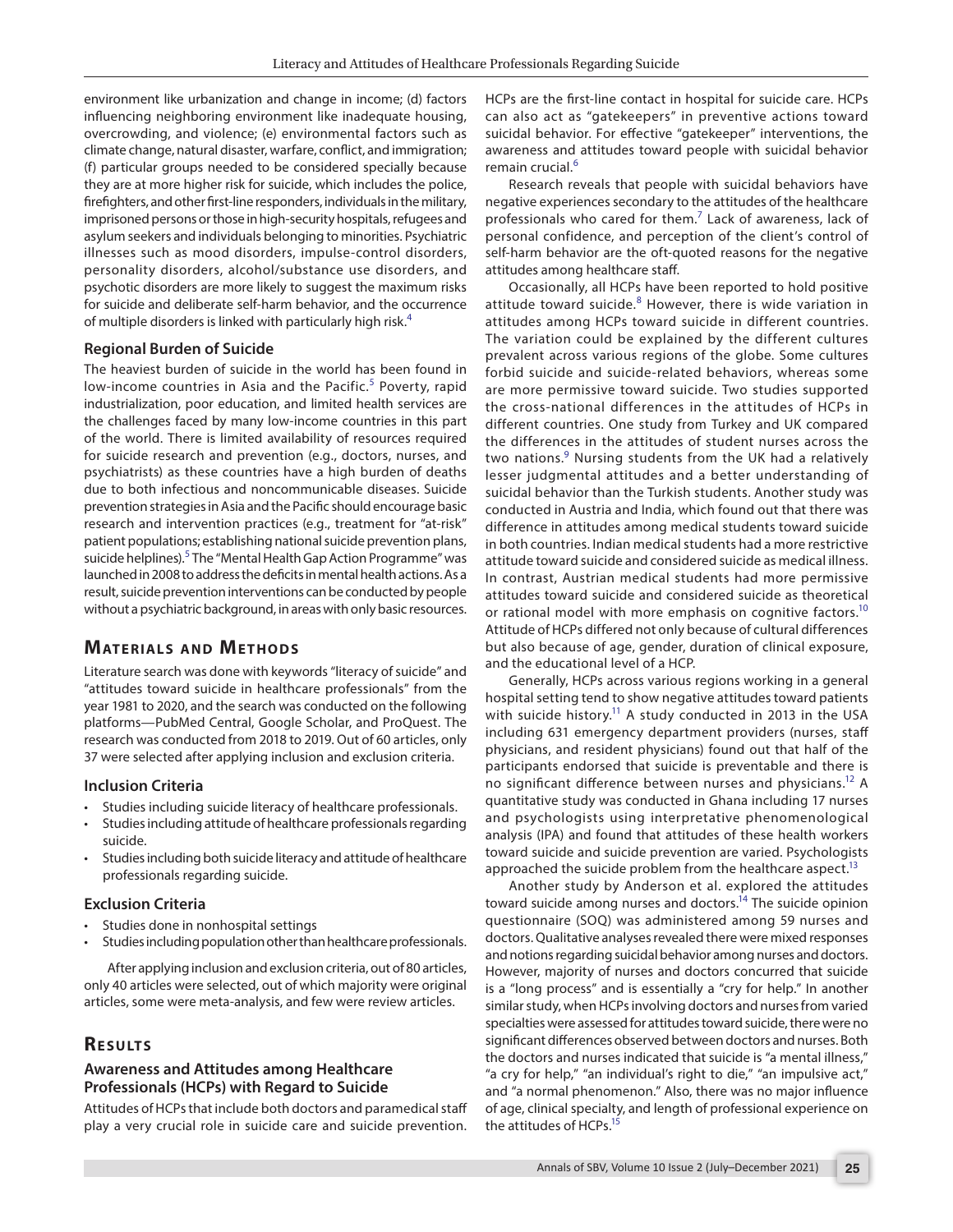# **Awareness about Suicide (Suicide Literacy) and Attitudes among Doctors Regarding Suicide**

Few studies have looked at the attitudes harbored by doctors toward people with suicidal behavior. Majority of studies have, however, revealed that doctors displayed negative attitudes toward suicide-related behaviors.

#### *Studies Reporting Positive Attitudes*

A study conducted by Norheim showed that all HCPs had positive attitudes toward suicide and endorsed the view that suicide is preventable.<sup>[8](#page-3-7)</sup>

#### *Studies Reporting Negative Attitudes*

In contrast, few studies reveal that doctors and medical students displayed negative attitudes toward people with suicidal behaviors.

A study was conducted in 2008 in Ghana, Uganda, Norway, including 1,076 psychologist students who were administered ATTS. The study showed that there is wide variation in level of happiness in students of different countries.<sup>16</sup> There were cross-national differences across the countries. Norwegian psychology students were more likely to endorse suicide as "an individual's own right"; Ugandan students were more "justifying the act of suicide" than Ghanaian psychology students. The study also found there were no gender-based differences in these nations.

## **Awareness about Suicide (Suicide Literacy) and Attitudes among Nurses Regarding Suicide**

Nurses play a crucial role in the positive and healthy understanding of the issues, support, and prevention of mental health problems and suicidal behavior. Even within the nursing professionals, attitudes to mental illness and suicide are mixed, varying from nation to nation.<sup>17</sup>

## *Studies Reporting Positive Attitudes*

Various studies report mixed findings with regard to attitudes among nurses toward suicide. Few studies have shown that nurses have positive attitudes toward suicide.<sup>17-19</sup> Nurses had expressed sympathetic attitudes to patients with suicidal behavior.<sup>[20](#page-4-10)</sup> A cross-sectional study was conducted in 2015 in Victoria including 181 midwives and maternal child healthcare nurses who were administered Attitudes to Suicide Prevention Scale and found that females, younger age, and being a maternal and child healthcare nurse were associated with more positive attitude toward suicide.<sup>[21](#page-4-11)</sup> A cross-sectional study was conducted in 2014 in Denmark including 122 nurses who were administered attitudes toward deliberate self-harm questionnaire (ADSHQ) and found that emergency nurses had positive attitude toward patients with suicidal behavior, and it was significantly associated with being aware of suicide risk factors[.19](#page-4-9) A quantitative study was conducted in 2010 in Ireland including 68 nurses who were administered attitude toward deliberate self-harm questionnaire (ATDSQ). The study found out that emergency department nurses had positive attitudes toward individuals presented with deliberate self-harm. Also, there was no relationship between age, gender, duration of experience, and awareness programs. Age and the length of clinical exposure to suicide led to better attitudes, reached a peak, but later declined with increasing duration.<sup>17</sup> Another quantitative study was conducted in 2007 in Japan including 155 casualty nurses who were administered suicide opinion questionnaire to study the attitudes of casualty nurses toward suicidal behaviors.<sup>[22](#page-4-0)</sup> Certain significant findings emerged in the study. Nurses with higher level of nursing

education and nurses who did not follow a particular religion had better positive attitudes than others. Also, interestingly, those nurses who had cared for less than 10 suicidal patients had more positive attitudes than nurses who had nursed for more than 10 suicidal patients.<sup>[22](#page-4-0)</sup>

#### *Studies Reporting Negative Attitudes*

Some studies showed that nurses have negative attitudes toward suicide. $23-25$  $23-25$  A quantitative study was conducted in 2015 in brazil including 58 nursing students and questionnaire of attitudes Before suicidal behavior (QABSB) was administered to nursing students and found that there was negative attitude and perceptions among nursing students toward suicide-related behaviors and concluded that academic training should affect the attitude and can change it to positive attitude toward suicide.<sup>25</sup> A cross-sectional study was conducted in 2012 in Spain including 255 nurses who were administered CCCS (Spanish version of attitudinal beliefs questionnaire about suicidal behavior). The authors found that nurses display negative attitude toward suicidal behavior. Religious and moral notions tend to negatively influence the attitudes toward suicidal patients. $^{23}$  $^{23}$  $^{23}$  A cross-sectional study was conducted in Brazil including 146 nurses and studied their attitudes toward suicide using the suicide behavior attitude questionnaire (SBAQ). The majority of nurses reported lack of awareness related to suicide and displayed negative attitudes. Mental health nurses were more positive in dealing with suicidal patients than nurses of other disciplines.<sup>[26](#page-4-3)</sup> A cross-sectional study was conducted in Malaysia in 2017 including 262 HCPs who were administered attitude toward suicide questionnaire (ATTS).

## **Influence of Nurse Characteristics on Attitudes toward Suicide**

Few studies tried to analyze the effects of increasing age and duration of experience on the attitudes toward suicide in nursing population[.18,](#page-4-4)[27](#page-4-5),[28](#page-4-6) An exploratory study was conducted in 1994 in Ireland including 95 nurses who were administered suicide opinion questionnaire to assess their attitudes toward suicidal behavior. The study found that casualty nurses held positive attitude toward suicide. The study also found that the attitudes improved with increasing age and experience.<sup>18</sup> Another study explored nurses' attitudes toward suicide and compared the attitudes between community mental health nurses and nurses posted in accident and emergency. The study found that both the groups held positive attitudes and the attitudes tended to improve with increasing age.<sup>28</sup> A descriptive correlation design study conducted in Bhutan in 2017 studied 216 nurses. The nurses were asked to provide their responses to the suicidal behavior attitude questionnaire (SBAQ). The study found that there is a strong impact of nurses' characteristics like age, level of nursing education, years of experience, and a history of attempted or contemplated suicide on the knowledge of suicide risk and attitudes toward suicide. $27$ 

A study was conducted in 2006 in Victoria with 43 nurses posted in the accident and emergency ward settings, to explore the attitudes toward self-harm using the suicide opinion questionnaire. The study found that majority of nurses did not receive formal education or awareness programs to address suicidal behavior. The older and more experienced nurses had better and positive attitudes toward suicide when compared to their younger counterparts. Those few nurses who had been exposed to awareness or education programs related to suicide had better attitudes than those who were not exposed to such

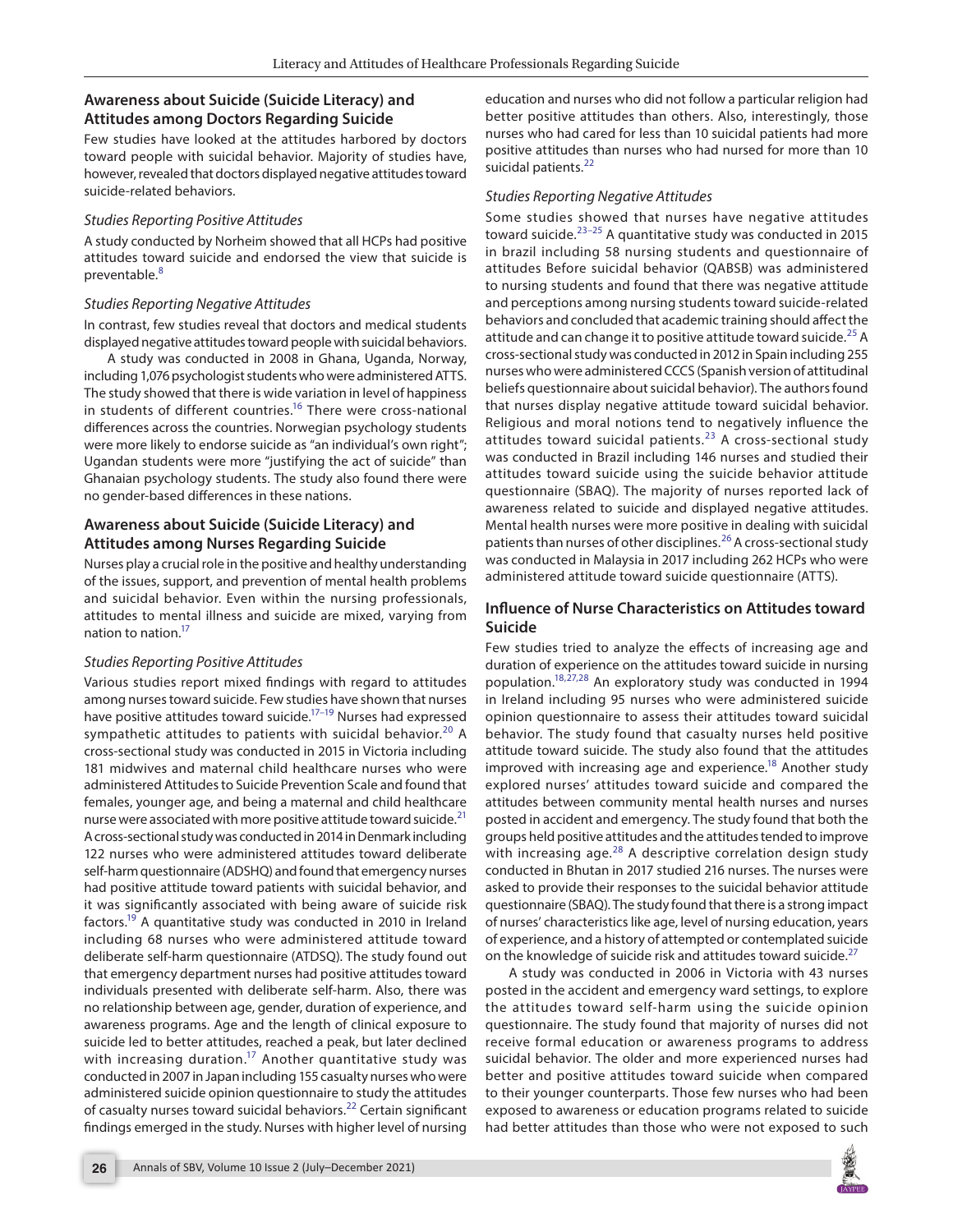programs.[29](#page-4-12) A survey was done in 2002 in Brisbane including 1,003 nurses who were administered attitudes toward deliberate selfharm questionnaire and found out that the nurses held negative attitudes toward suicidal behaviors. The study also found that there were no significant correlations between attitudes toward suicide, age, and years of experience. $^{24}$  A survey was done in 1996 in Manchester including 106 nurses and found that nurses working in medical wards and emergency settings can have significant impact on reduction of suicide and parasuicide rates.<sup>30</sup> Nurses possessed some knowledge about risk factors related to suicide and displayed professionalism in treating such patients. However, negative emotional reactions were displayed while caring for patients with self-harm behaviors.[30](#page-4-14)

Contrasting studies reveal that there was no significant difference in attitude of nurses toward suicide with gender or length of work experience.<sup>[31](#page-4-15)</sup> A study was conducted in 1995 in New York including 128 home healthcare nurses aimed to study their knowledge and attitudes toward self-harm. The nurses were administered recognition of suicide lethality (RSL) scale, suicide attitude vignette experience—adolescent (SAVE-A), and suicide attitude vignette experience—elderly (SAVE-L). The study found that there was no significant relationship between knowledge of signs of impending suicide and attitude toward suicide in the elderly population.<sup>32</sup> Studies that explored the knowledge and attitudes of nurses toward suicidal behaviors revealed that negative emotions and lack of experience are linked with negative attitudes of nursing staff toward suicide. $31$ 

#### **Indian Studies on Awareness and Attitude with Regard to Suicide**

#### *Awareness and Attitudes among Healthcare Professionals (HCPs) in Regarding Suicide*

Indian studies have revealed that there is a need to study the suicide awareness and prevention among HCPs. $33,34$  $33,34$ 

A cross-sectional study was conducted by Narendra et al. in 2016 in India including 721 general hospital staff, which comprised consultants, postgraduates, CMOs, interns, medical students, and nursing students. A validated questionnaire was used, and the study found out that there was wide variation in staff attitude and knowledge levels related to self-harm. The knowledge was highest in consultants, followed by postgraduates, and was lowest in nursing students. This study concluded that there is urgent need for training general hospital staff in self-harm assessment and prevention in Indian settings.

Another study attempted to compare the suicide literacy between medical and paramedical students using the literacy of suicide scale-8-item version (LOSS-8). The study found that the suicide literacy is poor among the paramedical students.<sup>[35](#page-4-19)</sup>

A cross-sectional study was conducted by Nebhinani et al. in 2016 in India including 205 final year undergraduate students by using suicide opinion questionnaire, which was filled in 30 minutes and posits that there is wide variation in attitudes and a lot of uncertainty prevails among medical students regarding suicide.<sup>[33](#page-4-17)</sup>

A cross-sectional study was conducted by Shah et al. in 2016 in India including 80 nurses and found that majority of nursing teachers felt that suicide prevention was their responsibility and that a large number of suicides were preventable. The study observed that mental health training and more emotional intelligence can bring about positive attitudes.<sup>[6](#page-3-5)</sup>

## **CONCLUSION**

This review indicates that suicide is a global problem and shows that both suicide literacy and attitude of HCPs toward suicide affect the approach, care, and treatment of patients with suicide-related behavior. Also, within HCPs, there is variation in terms of suicide literacy and attitude toward suicide, which in turn is influenced by several sociodemographic variables and clinical exposure variables. It is also evident from the reviews that suicide is a preventable condition.

Research literature implies the need to reduce negative attitude toward suicide in HCPs as well as increase awareness amid HCPs. The reviews clearly indicate a definite scarcity of data on literacy of suicide in our region, highlighting the need for further research in this area.

## **Re f e r e n c e s**

- <span id="page-3-0"></span>1. Vijaykumar L. Suicide and its prevention: the urgent need in India. Indian J Psychiatry 2007;49(2):81–84. DOI: 10.4103/0019- 5545.33252.
- <span id="page-3-1"></span>2. India State-Level Disease Burden Initiative Suicide Collaborators. Gender differentials and state variations in suicide deaths in India: the Global Burden of Disease Study 1990-2016. Lancet Public Health 2018;3(10):e478–e489. DOI: 10.1016/S2468-2667(18)30138-5.
- <span id="page-3-2"></span>3. Nock MK, Borges G, Bromet EJ, Cha CB, Kessler RC, Lee S. Suicide and suicidal behavior. Epidemiol Rev 2008;30(1):133–154. DOI: 10.1093/ epirev/mxn002.
- <span id="page-3-3"></span>4. Bachmann S. Epidemiology of suicide and the psychiatric perspective. Int J Environ Res Public Health 2018;15(7):1425. DOI: 10.3390/ ijerph15071425.
- <span id="page-3-4"></span>5. Milner A, de Leo D. Suicide research and prevention in developing countries in Asia and the Pacific. Bull World Health Organ 2010;88(10):795–796. DOI: 10.2471/BLT.09.070821.
- <span id="page-3-5"></span>6. Shah N, Mehta R, Vankar GK. Nursing teachers' attitude towards suicide prevention–a study from Gujarat. Natl J Integr Res Med 2016;7(1):74–78.
- <span id="page-3-6"></span>7. McHale J, Felton A. Self-harm: what's the problem? A literature review of the factors affecting attitudes towards self-harm. J Psychiatr Ment Health Nurs 2010;17(8):732–740. DOI: 10.1111/j.1365-2850.2010.01600.x.
- <span id="page-3-7"></span>8. Norheim AB, Grimholt TK, Ekeberg Ø. Attitudes towards suicidal behaviour in outpatient clinics among mental health professionals in Oslo. BMC Psychiatry 2013;13:90. DOI: 10.1186/1471-244X-13-90.
- <span id="page-3-8"></span>9. Flood C, Yilmaz M, Phillips L, Lindsay T, Eskin M, Hiley J, et al. Nursing students' attitudes to suicide and suicidal persons: a cross-national and cultural comparison between Turkey and the United Kingdom. J Psychiatr Ment Health Nurs 2018;25(7):369–379. DOI: 10.1111/jpm.12461.
- <span id="page-3-9"></span>10. Etzersdorfer E, Vijayakumar L, Schöny W, Grausgruber A, Sonneck G. Attitudes towards suicide among medical students: comparison between Madras (India) and Vienna (Austria). Soc Psychiatry Psychiatr Epidemiol 1998;33(3):104–110. DOI: 10.1007/s001270050029.
- <span id="page-3-10"></span>11. Saunders KEA, Hawton K, Fortune S, Farrell S. Attitudes and knowledge of clinical staff regarding people who self-harm: a systematic review. J Affect Disord 2012;139(3):205–216. DOI: 10.1016/ j.jad.2011.08.024.
- <span id="page-3-11"></span>12. Betz ME, Sullivan AF, Manton AP, Espinola JA, Miller I, Camargo CA, et al. Knowledge, attitudes, and practices of emergency department providers in the care of suicidal patients. Depress Anxiety 2013;30(10):1005–1012. DOI: 10.1002/da.22071.
- <span id="page-3-12"></span>13. Osafo J, Knizek BL, Akotia CS, Hjelmeland H. Attitudes of psychologists and nurses toward suicide and suicide prevention in Ghana: a qualitative study. Int J Nurs Stud 2012;49(6):691–700. DOI: 10.1016/ j.ijnurstu.2011.11.010.
- <span id="page-3-13"></span>14. Anderson M, Standen P, Nazir S, Noon JP. Nurses' and doctors' attitudes towards suicidal behaviour in young people. Int J Nurs Stud 2000;37(1):1–11. DOI: 10.1016/s0020-7489(99)00057-7.
- <span id="page-3-14"></span>15. Anderson M, Standen PJ. Attitudes towards suicide among nurses and doctors working with children and young people who self-harm.